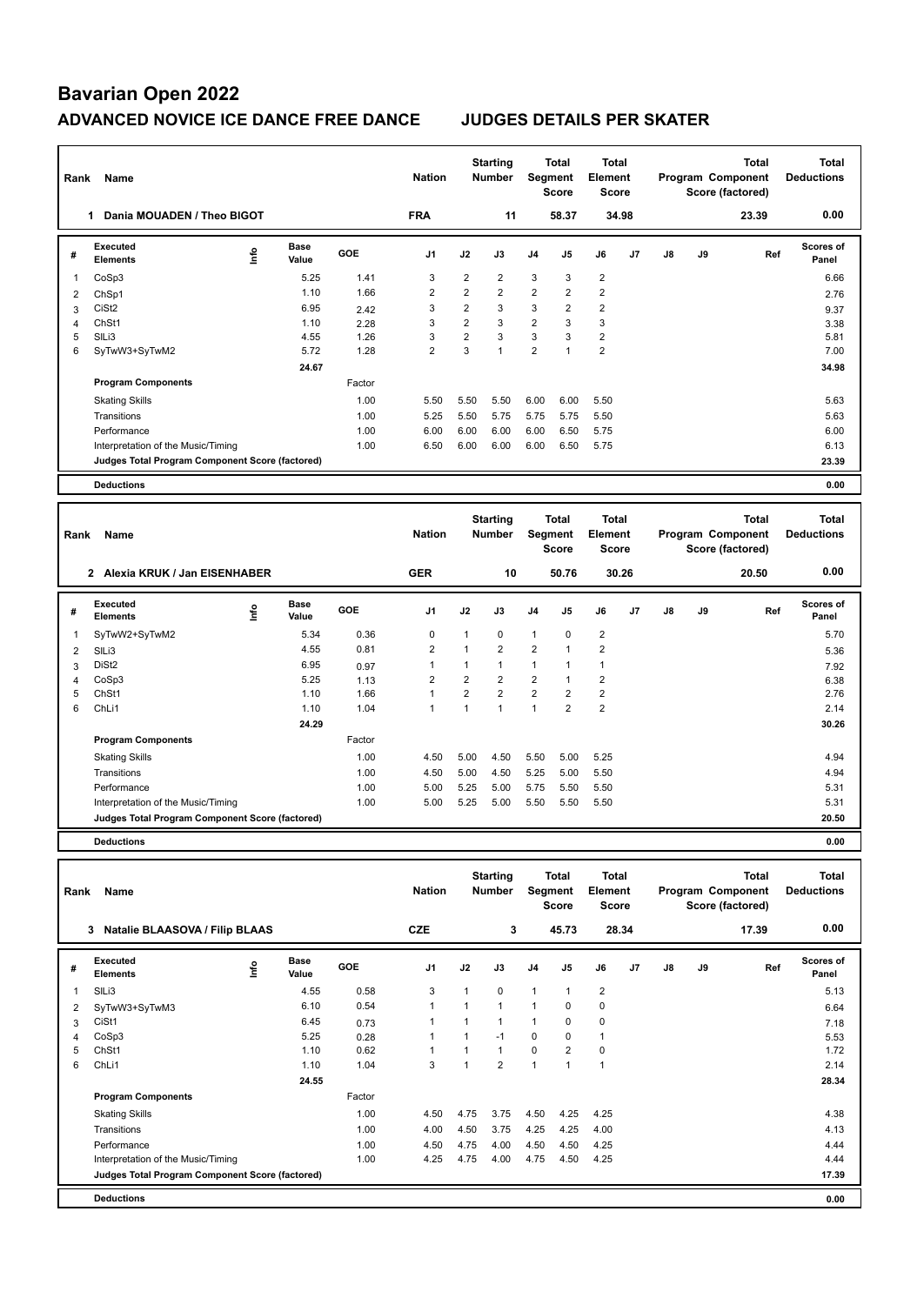| Rank | Name                                            |    | <b>Starting</b><br><b>Nation</b><br><b>Number</b> |            |                | <b>Total</b><br>Segment<br><b>Score</b> |                                  |                | <b>Total</b><br>Element<br><b>Score</b> |                                         | Program Component<br>Score (factored) |    | Total<br><b>Deductions</b> |                                                       |                            |
|------|-------------------------------------------------|----|---------------------------------------------------|------------|----------------|-----------------------------------------|----------------------------------|----------------|-----------------------------------------|-----------------------------------------|---------------------------------------|----|----------------------------|-------------------------------------------------------|----------------------------|
|      | 4 Estelle BOUILLET / Baptiste FERRAND           |    |                                                   |            | <b>FRA</b>     |                                         | 5                                |                | 45.61                                   | 28.16                                   |                                       |    |                            | 17.45                                                 | 0.00                       |
| #    | Executed<br><b>Elements</b>                     | ۴ů | <b>Base</b><br>Value                              | <b>GOE</b> | J <sub>1</sub> | J2                                      | J3                               | J <sub>4</sub> | J <sub>5</sub>                          | J6                                      | J <sub>7</sub>                        | J8 | J9                         | Ref                                                   | <b>Scores of</b><br>Panel  |
| 1    | ChS <sub>11</sub>                               |    | 1.10                                              | 1.25       | $\overline{2}$ |                                         | $\overline{2}$                   | $\overline{2}$ | $\mathbf{1}$                            | $\Omega$                                |                                       |    |                            |                                                       | 2.35                       |
| 2    | CoSp3                                           |    | 5.25                                              | 0.42       | $\overline{2}$ | $\mathbf{1}$                            | $\mathbf 0$                      | $\mathbf{1}$   | 0                                       | $\mathbf{1}$                            |                                       |    |                            |                                                       | 5.67                       |
| 3    | CiSt1                                           |    | 6.45                                              | 0.97       | $\overline{1}$ |                                         | $\overline{2}$                   | $\mathbf{1}$   | $-1$                                    | $\mathbf{1}$                            |                                       |    |                            |                                                       | 7.42                       |
| 4    | ChSt1                                           |    | 1.10                                              | 0.83       | $\overline{2}$ |                                         | $\mathbf{1}$                     | $\mathbf{1}$   | $\mathbf{1}$                            | $\mathbf 0$                             |                                       |    |                            |                                                       | 1.93                       |
| 5    | SILi3                                           |    | 4.55                                              | 0.23       | $\overline{1}$ |                                         | $\mathbf{1}$                     | $\mathbf 0$    | $\Omega$                                | $\mathbf 0$                             |                                       |    |                            |                                                       | 4.78                       |
| 6    | SyTwW3+SyTwM1                                   |    | 5.47                                              | 0.54       | $\overline{1}$ | $\mathbf{1}$                            | $\overline{1}$                   | $\Omega$       | 1                                       | $\mathbf 0$                             |                                       |    |                            |                                                       | 6.01                       |
|      |                                                 |    | 23.92                                             |            |                |                                         |                                  |                |                                         |                                         |                                       |    |                            |                                                       | 28.16                      |
|      | <b>Program Components</b>                       |    |                                                   | Factor     |                |                                         |                                  |                |                                         |                                         |                                       |    |                            |                                                       |                            |
|      | <b>Skating Skills</b>                           |    |                                                   | 1.00       | 4.50           | 4.50                                    | 4.00                             | 5.00           | 4.25                                    | 4.50                                    |                                       |    |                            |                                                       | 4.44                       |
|      | Transitions                                     |    |                                                   | 1.00       | 4.50           | 4.25                                    | 3.75                             | 5.00           | 4.00                                    | 4.00                                    |                                       |    |                            |                                                       | 4.19                       |
|      | Performance                                     |    |                                                   | 1.00       | 4.50           | 4.50                                    | 4.25                             | 5.00           | 4.25                                    | 4.25                                    |                                       |    |                            |                                                       | 4.38                       |
|      | Interpretation of the Music/Timing              |    |                                                   | 1.00       | 4.75           | 4.50                                    | 3.75                             | 5.00           | 4.25                                    | 4.25                                    |                                       |    |                            |                                                       | 4.44                       |
|      | Judges Total Program Component Score (factored) |    |                                                   |            |                |                                         |                                  |                |                                         |                                         |                                       |    |                            |                                                       | 17.45                      |
|      | <b>Deductions</b>                               |    |                                                   |            |                |                                         |                                  |                |                                         |                                         |                                       |    |                            |                                                       | 0.00                       |
|      |                                                 |    |                                                   |            |                |                                         |                                  |                |                                         |                                         |                                       |    |                            |                                                       |                            |
| Rank | Name                                            |    |                                                   |            | <b>Nation</b>  |                                         | <b>Starting</b><br><b>Number</b> | <b>Segment</b> | <b>Total</b><br><b>Score</b>            | <b>Total</b><br>Element<br><b>Score</b> |                                       |    |                            | <b>Total</b><br>Program Component<br>Score (factored) | Total<br><b>Deductions</b> |

|   | 5 Olivia ILIN / Dylan CAIN                      |      |                      |            | <b>USA</b>     |      | 8              |                          | 45.48          |             | 27.10          |    |    | 18.38 | 0.00               |
|---|-------------------------------------------------|------|----------------------|------------|----------------|------|----------------|--------------------------|----------------|-------------|----------------|----|----|-------|--------------------|
| # | Executed<br><b>Elements</b>                     | ١nf٥ | <b>Base</b><br>Value | <b>GOE</b> | J <sub>1</sub> | J2   | J3             | J <sub>4</sub>           | J <sub>5</sub> | J6          | J <sub>7</sub> | J8 | J9 | Ref   | Scores of<br>Panel |
|   | SyTwW2+SyTwM3                                   |      | 5.72                 | 0.18       |                | 1    | $\mathbf 0$    | $\mathbf 0$              | 0              | $\mathbf 0$ |                |    |    |       | 5.90               |
| 2 | SIL <sub>i3</sub>                               |      | 4.55                 | 0.46       | 0              | 1    | $\overline{2}$ | $\overline{1}$           | $\mathbf{1}$   |             |                |    |    |       | 5.01               |
| 3 | CiSt1                                           |      | 6.45                 | 0.97       | $-1$           | 1    | 1              | $\overline{\phantom{a}}$ | $\overline{1}$ |             |                |    |    |       | 7.42               |
| 4 | CoSp3                                           |      | 5.25                 | 0.28       | 0              | 1    | $\Omega$       | $\mathbf 0$              | 1              |             |                |    |    |       | 5.53               |
| 5 | ChSt1                                           |      | 1.10                 | 0.83       | 1              | 1    | 1              | $\overline{1}$           | 3              |             |                |    |    |       | 1.93               |
| 6 | Ch <sub>SI1</sub>                               |      | 1.10                 | 0.21       | 0              | 0    | $\overline{2}$ | 0                        | 0              | 1           |                |    |    |       | 1.31               |
|   |                                                 |      | 24.17                |            |                |      |                |                          |                |             |                |    |    |       | 27.10              |
|   | <b>Program Components</b>                       |      |                      | Factor     |                |      |                |                          |                |             |                |    |    |       |                    |
|   | <b>Skating Skills</b>                           |      |                      | 1.00       | 4.00           | 4.75 | 4.00           | 5.00                     | 4.75           | 4.75        |                |    |    |       | 4.56               |
|   | Transitions                                     |      |                      | 1.00       | 4.00           | 4.50 | 4.00           | 4.75                     | 5.00           | 4.50        |                |    |    |       | 4.44               |
|   | Performance                                     |      |                      | 1.00       | 4.00           | 5.00 | 4.00           | 5.25                     | 5.00           | 4.75        |                |    |    |       | 4.69               |
|   | Interpretation of the Music/Timing              |      |                      | 1.00       | 4.25           | 5.00 | 4.00           | 5.00                     | 5.50           | 4.50        |                |    |    |       | 4.69               |
|   | Judges Total Program Component Score (factored) |      |                      |            |                |      |                |                          |                |             |                |    |    |       | 18.38              |

**Deductions 0.00**

|   | Name<br>Rank                                    |      |                      |            |                | <b>Starting</b><br><b>Nation</b><br><b>Number</b> |              | Total<br>Segment<br><b>Score</b> |             | <b>Total</b><br>Element<br><b>Score</b> |    | Total<br>Program Component<br>Score (factored) |    |       | Total<br><b>Deductions</b> |
|---|-------------------------------------------------|------|----------------------|------------|----------------|---------------------------------------------------|--------------|----------------------------------|-------------|-----------------------------------------|----|------------------------------------------------|----|-------|----------------------------|
|   | 6<br><b>Nell DENTON / Joseph BOOTH</b>          |      |                      |            | <b>FRA</b>     |                                                   | 9            |                                  | 45.12       | 26.36                                   |    |                                                |    | 18.76 | 0.00                       |
| # | <b>Executed</b><br><b>Elements</b>              | ١nfo | <b>Base</b><br>Value | <b>GOE</b> | J <sub>1</sub> | J2                                                | J3           | J4                               | J5          | J6                                      | J7 | J8                                             | J9 | Ref   | Scores of<br>Panel         |
| 1 | SyTwW2+SyTwM3                                   |      | 5.72                 | 0.18       | 0              | 0                                                 | 1            | $\mathbf 0$                      | 0           | $\mathbf{1}$                            |    |                                                |    |       | 5.90                       |
| 2 | DiSt1                                           |      | 6.45                 | 0.49       | $\overline{2}$ |                                                   | $\mathbf{1}$ | $\mathbf 0$                      | $\mathbf 0$ | $\mathbf 0$                             |    |                                                |    |       | 6.94                       |
| 3 | CoSp2                                           |      | 4.50                 | 0.56       | $\overline{2}$ |                                                   | $\mathbf{1}$ | $\overline{1}$                   | 1           | 1                                       |    |                                                |    |       | 5.06                       |
|   | CuLi3                                           |      | 4.55                 | 0.46       | $\overline{2}$ | 1                                                 | $\mathbf{1}$ | 1                                |             | $\mathbf{1}$                            |    |                                                |    |       | 5.01                       |
| 5 | ChSt1                                           |      | 1.10                 | 1.04       | $\overline{2}$ | $\Omega$                                          | 2            | $\mathbf{1}$                     |             | $\mathbf{1}$                            |    |                                                |    |       | 2.14                       |
| 6 | ChSp1                                           |      | 1.10                 | 0.21       | $-1$           | 1                                                 | 0            | $\mathbf 0$                      | 0           | $\mathbf{1}$                            |    |                                                |    |       | 1.31                       |
|   |                                                 |      | 23.42                |            |                |                                                   |              |                                  |             |                                         |    |                                                |    |       | 26.36                      |
|   | <b>Program Components</b>                       |      |                      | Factor     |                |                                                   |              |                                  |             |                                         |    |                                                |    |       |                            |
|   | <b>Skating Skills</b>                           |      |                      | 1.00       | 5.00           | 4.50                                              | 4.25         | 4.75                             | 4.50        | 4.75                                    |    |                                                |    |       | 4.63                       |
|   | Transitions                                     |      |                      | 1.00       | 4.75           | 4.50                                              | 4.25         | 4.75                             | 4.50        | 4.75                                    |    |                                                |    |       | 4.63                       |
|   | Performance                                     |      |                      | 1.00       | 5.00           | 4.75                                              | 4.50         | 5.00                             | 4.50        | 4.75                                    |    |                                                |    |       | 4.75                       |
|   | Interpretation of the Music/Timing              |      |                      | 1.00       | 5.25           | 4.75                                              | 4.50         | 5.00                             | 4.75        | 4.50                                    |    |                                                |    |       | 4.75                       |
|   | Judges Total Program Component Score (factored) |      |                      |            |                |                                                   |              |                                  |             |                                         |    |                                                |    |       | 18.76                      |
|   | <b>Deductions</b>                               |      |                      |            |                |                                                   |              |                                  |             |                                         |    |                                                |    |       | 0.00                       |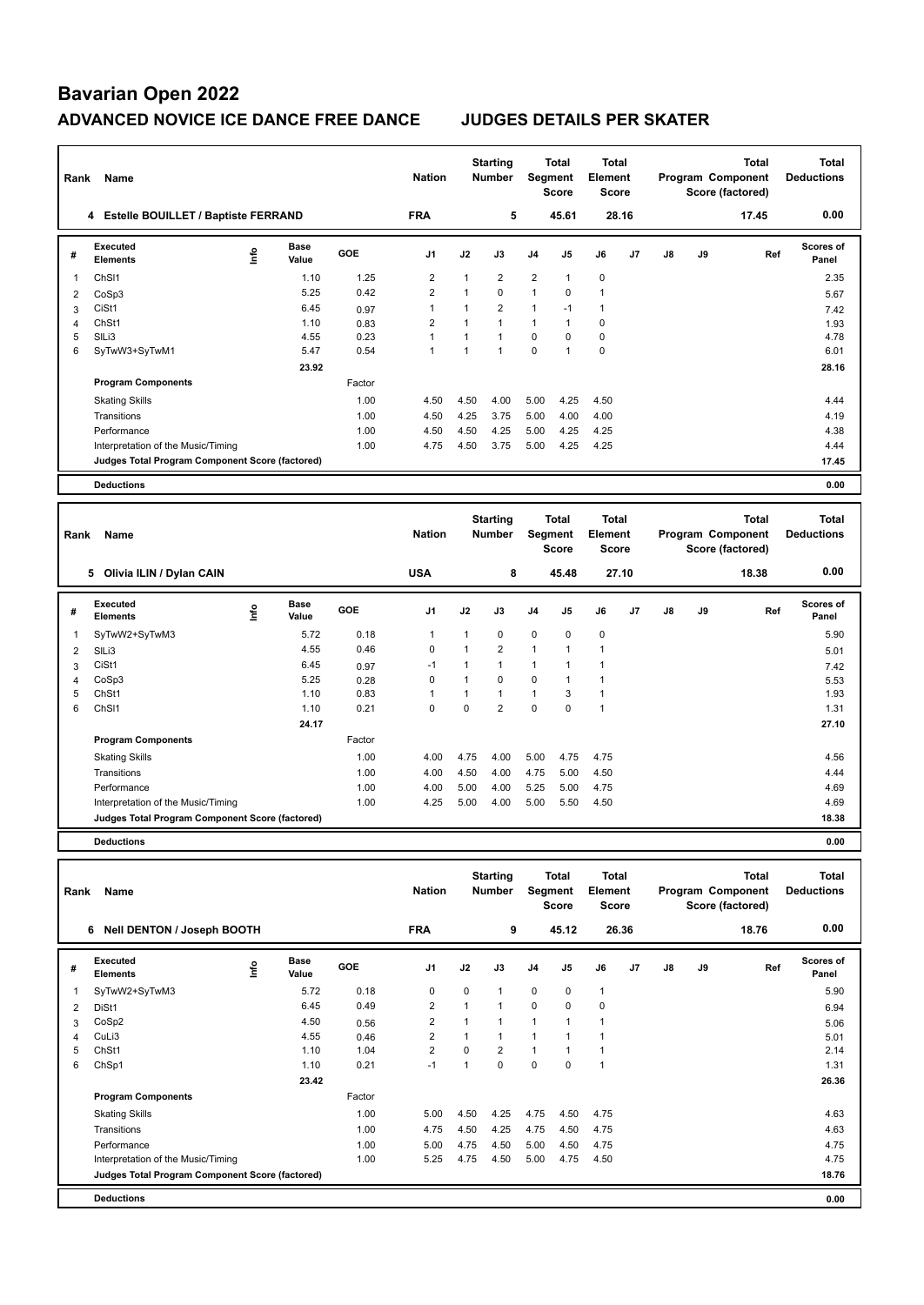| Rank           | Name                                               | <b>Nation</b> | <b>Starting</b><br><b>Number</b> |                | Total<br>Segment<br><b>Score</b> |                   | <b>Total</b><br>Element<br><b>Score</b> |                                |                     |                             | <b>Total</b><br>Program Component<br>Score (factored) | <b>Total</b><br><b>Deductions</b> |    |                   |                           |
|----------------|----------------------------------------------------|---------------|----------------------------------|----------------|----------------------------------|-------------------|-----------------------------------------|--------------------------------|---------------------|-----------------------------|-------------------------------------------------------|-----------------------------------|----|-------------------|---------------------------|
|                | 7 Mia Lee MAYER / Tobias HUBER                     |               |                                  |                | <b>GER</b>                       |                   | 7                                       |                                | 44.76               | 27.13                       |                                                       |                                   |    | 17.63             | 0.00                      |
| #              | <b>Executed</b><br><b>Elements</b>                 | ۴             | <b>Base</b><br>Value             | GOE            | J1                               | J2                | J3                                      | J4                             | J5                  | J6                          | J7                                                    | J8                                | J9 | Ref               | <b>Scores of</b><br>Panel |
| 1              | SyTwW3+SyTwM2                                      |               | 5.72                             | 0.00           | $-1$                             | 1                 | $\mathbf 0$                             | $\mathbf 0$                    | $\mathbf 0$         | $\mathbf 0$                 |                                                       |                                   |    |                   | 5.72                      |
| $\overline{2}$ | MiSt1                                              |               | 6.45                             | 0.49           | $\mathbf{1}$                     | $\mathbf{1}$      | $\mathbf{1}$                            | 0                              | $\mathbf 0$         | $\mathbf 0$                 |                                                       |                                   |    |                   | 6.94                      |
| 3              | CoSp3                                              |               | 5.25                             | 0.14           | $\Omega$                         | $\mathbf{1}$      | $\Omega$                                | $\mathbf{1}$                   | $\Omega$            | $-1$                        |                                                       |                                   |    |                   | 5.39                      |
| 4              | ChSt1                                              |               | 1.10                             | 1.04           | $\overline{2}$                   | $\mathbf{1}$      | $\mathbf{1}$                            | $\mathbf{1}$                   | $\overline{2}$      | $\mathbf{1}$                |                                                       |                                   |    |                   | 2.14                      |
| 5              | ChS <sub>11</sub>                                  |               | 1.10                             | 0.83           | $\mathbf 0$                      | $\mathbf{1}$      | $\mathbf{1}$                            | $\mathbf{1}$                   | $\mathbf{1}$        | $\mathbf{1}$                |                                                       |                                   |    |                   | 1.93                      |
| 6              | StaLi3                                             |               | 4.55                             | 0.46           | $\overline{1}$                   | $\mathbf{1}$      | $\overline{2}$                          | $-1$                           | 1                   | $\mathbf{1}$                |                                                       |                                   |    |                   | 5.01                      |
|                |                                                    |               | 24.17                            |                |                                  |                   |                                         |                                |                     |                             |                                                       |                                   |    |                   | 27.13                     |
|                | <b>Program Components</b>                          |               |                                  | Factor         |                                  |                   |                                         |                                |                     |                             |                                                       |                                   |    |                   |                           |
|                | <b>Skating Skills</b>                              |               |                                  | 1.00           | 4.00                             | 4.75              | 4.00                                    | 4.75                           | 4.50                | 4.25                        |                                                       |                                   |    |                   | 4.38                      |
|                | Transitions                                        |               |                                  | 1.00           | 4.00                             | 4.50              | 4.00                                    | 4.75                           | 4.25                | 4.25                        |                                                       |                                   |    |                   | 4.25                      |
|                | Performance                                        |               |                                  | 1.00           | 4.25                             | 4.75              | 4.25                                    | 5.00                           | 4.50                | 4.50                        |                                                       |                                   |    |                   | 4.50                      |
|                | Interpretation of the Music/Timing                 |               |                                  | 1.00           | 4.50                             | 4.50              | 4.25                                    | 5.00                           | 4.50                | 4.50                        |                                                       |                                   |    |                   | 4.50                      |
|                | Judges Total Program Component Score (factored)    |               |                                  |                |                                  |                   |                                         |                                |                     |                             |                                                       |                                   |    |                   | 17.63                     |
|                |                                                    |               |                                  |                |                                  |                   |                                         |                                |                     |                             |                                                       |                                   |    |                   |                           |
|                | <b>Deductions</b>                                  |               |                                  |                |                                  |                   |                                         |                                |                     |                             |                                                       |                                   |    |                   | 0.00                      |
|                |                                                    |               |                                  |                |                                  |                   |                                         |                                |                     |                             |                                                       |                                   |    |                   |                           |
|                |                                                    |               |                                  |                |                                  |                   | <b>Starting</b>                         |                                | <b>Total</b>        | <b>Total</b>                |                                                       |                                   |    | <b>Total</b>      | <b>Total</b>              |
| Rank           | Name                                               |               |                                  |                | <b>Nation</b>                    |                   | <b>Number</b>                           | Segment                        |                     | Element                     |                                                       |                                   |    | Program Component | <b>Deductions</b>         |
|                |                                                    |               |                                  |                |                                  |                   |                                         |                                | <b>Score</b>        | <b>Score</b>                |                                                       |                                   |    | Score (factored)  |                           |
|                | 8 Lili-Rose CHESNEAU / Raphael SCHILTZ             |               |                                  |                | <b>FRA</b>                       |                   | 6                                       |                                | 44.41               | 26.21                       |                                                       |                                   |    | 18.20             | 0.00                      |
| #              | Executed<br><b>Elements</b>                        | ١nf٥          | <b>Base</b>                      | GOE            | J1                               | J2                | J3                                      | J <sub>4</sub>                 | J5                  | J6                          | J <sub>7</sub>                                        | J8                                | J9 | Ref               | <b>Scores of</b><br>Panel |
| 1              |                                                    |               | Value                            |                |                                  |                   |                                         |                                |                     |                             |                                                       |                                   |    |                   |                           |
|                |                                                    |               |                                  |                |                                  | 1                 | $\mathbf{1}$                            |                                | 1                   |                             |                                                       |                                   |    |                   |                           |
|                | ChS <sub>11</sub>                                  |               | 1.10<br>4.55                     | 1.04<br>0.35   | $\boldsymbol{2}$<br>$\mathbf{1}$ | $\mathbf 0$       | $\mathbf{1}$                            | $\overline{2}$<br>$\mathbf{1}$ | $\mathbf{1}$        | $\mathbf{1}$<br>$\mathbf 0$ |                                                       |                                   |    |                   | 2.14                      |
| $\overline{2}$ | SILi3                                              |               |                                  |                |                                  |                   |                                         |                                |                     |                             |                                                       |                                   |    |                   | 4.90                      |
| 3              | CoSp3                                              |               | 5.25                             | 0.42           | $\overline{2}$                   | 1<br>$\mathbf{1}$ | $-1$<br>$\mathbf{1}$                    | $\mathbf{1}$<br>$\mathbf{1}$   | $\mathbf{1}$        | $\mathbf 0$<br>$\mathbf{1}$ |                                                       |                                   |    |                   | 5.67                      |
| 4              | ChSt1                                              |               | 1.10                             | 1.04           | $\overline{2}$                   | $\mathbf{1}$      | $\mathbf{1}$                            | $\mathbf{1}$                   | 2                   |                             |                                                       |                                   |    |                   | 2.14                      |
| 5              | CiSt1                                              |               | 6.45                             | 0.73           | $\overline{2}$<br>$\Omega$       | $-1$              | $-2$                                    | $-2$                           | $\mathbf 0$<br>$-1$ | $\mathbf 0$<br>$-1$         |                                                       |                                   |    |                   | 7.18                      |
| 6              | SyTwW2+SyTwM1                                      |               | 5.09                             | $-0.91$        |                                  |                   |                                         |                                |                     |                             |                                                       |                                   |    |                   | 4.18                      |
|                |                                                    |               | 23.54                            |                |                                  |                   |                                         |                                |                     |                             |                                                       |                                   |    |                   | 26.21                     |
|                | <b>Program Components</b><br><b>Skating Skills</b> |               |                                  | Factor<br>1.00 | 4.50                             | 4.50              | 3.75                                    | 5.00                           | 4.50                | 4.25                        |                                                       |                                   |    |                   | 4.44                      |

**Deductions 0.00**

| Rank           | Name                                            |      |                      |         | <b>Nation</b>  |                | <b>Starting</b><br><b>Number</b> | Segment        | <b>Total</b><br><b>Score</b> | <b>Total</b><br>Element<br><b>Score</b> |                |               |    | <b>Total</b><br>Program Component<br>Score (factored) | <b>Total</b><br><b>Deductions</b> |
|----------------|-------------------------------------------------|------|----------------------|---------|----------------|----------------|----------------------------------|----------------|------------------------------|-----------------------------------------|----------------|---------------|----|-------------------------------------------------------|-----------------------------------|
|                | Enna KESTI / Oskari LIEDENPOHJA<br>9            |      |                      |         | <b>FIN</b>     |                | $\mathbf{2}$                     |                | 34.28                        | 20.15                                   |                |               |    | 14.13                                                 | 0.00                              |
| #              | <b>Executed</b><br><b>Elements</b>              | ١nfo | <b>Base</b><br>Value | GOE     | J <sub>1</sub> | J2             | J3                               | J <sub>4</sub> | J5                           | J6                                      | J <sub>7</sub> | $\mathsf{J}8$ | J9 | Ref                                                   | Scores of<br>Panel                |
| 1              | SyTwW2+SyTwM2                                   |      | 5.34                 | $-1.28$ | $-1$           | $-1$           | $-2$                             | $-2$           | $-2$                         | $-2$                                    |                |               |    |                                                       | 4.06                              |
| $\overline{2}$ | ChS <sub>11</sub>                               |      | 1.10                 | 0.21    | $\Omega$       | $\Omega$       | $\overline{2}$                   | 0              | 1                            | 0                                       |                |               |    |                                                       | 1.31                              |
| 3              | DiSt1                                           |      | 6.45                 | $-0.73$ | $-1$           | $\Omega$       | 0                                | $-1$           | $-1$                         | $-1$                                    |                |               |    |                                                       | 5.72                              |
| 4              | SILi2                                           |      | 3.80                 | 0.35    | 1              | 0              | $\overline{2}$                   | $\mathbf{1}$   | 1                            | 0                                       |                |               |    |                                                       | 4.15                              |
| 5              | CoSp1                                           |      | 3.75                 | $-0.56$ | $-1$           | 0              | $-1$                             | $-1$           | $-1$                         | $-1$                                    |                |               |    |                                                       | 3.19                              |
| 6              | ChSt1                                           |      | 1.10                 | 0.62    | $\mathbf{1}$   | $\overline{1}$ | $\overline{1}$                   | $-1$           | 1                            | 0                                       |                |               |    |                                                       | 1.72                              |
|                |                                                 |      | 21.54                |         |                |                |                                  |                |                              |                                         |                |               |    |                                                       | 20.15                             |
|                | <b>Program Components</b>                       |      |                      | Factor  |                |                |                                  |                |                              |                                         |                |               |    |                                                       |                                   |
|                | <b>Skating Skills</b>                           |      |                      | 1.00    | 3.25           | 3.50           | 3.25                             | 3.75           | 3.75                         | 3.75                                    |                |               |    |                                                       | 3.56                              |
|                | Transitions                                     |      |                      | 1.00    | 2.75           | 3.50           | 3.00                             | 3.50           | 3.25                         | 3.50                                    |                |               |    |                                                       | 3.31                              |
|                | Performance                                     |      |                      | 1.00    | 3.00           | 3.75           | 3.50                             | 4.00           | 3.50                         | 3.75                                    |                |               |    |                                                       | 3.63                              |
|                | Interpretation of the Music/Timing              |      |                      | 1.00    | 2.75           | 3.75           | 3.50                             | 3.75           | 3.50                         | 3.75                                    |                |               |    |                                                       | 3.63                              |
|                | Judges Total Program Component Score (factored) |      |                      |         |                |                |                                  |                |                              |                                         |                |               |    |                                                       | 14.13                             |
|                | <b>Deductions</b>                               |      |                      |         |                |                |                                  |                |                              |                                         |                |               |    |                                                       | 0.00                              |

Performance 1.00 4.75 4.75 3.75 4.75 4.75 4.25 4.63 Interpretation of the Music/Timing 1.00 4.75 4.75 3.75 4.75 5.00 4.50 4.69

**Judges Total Program Component Score (factored) 18.20**